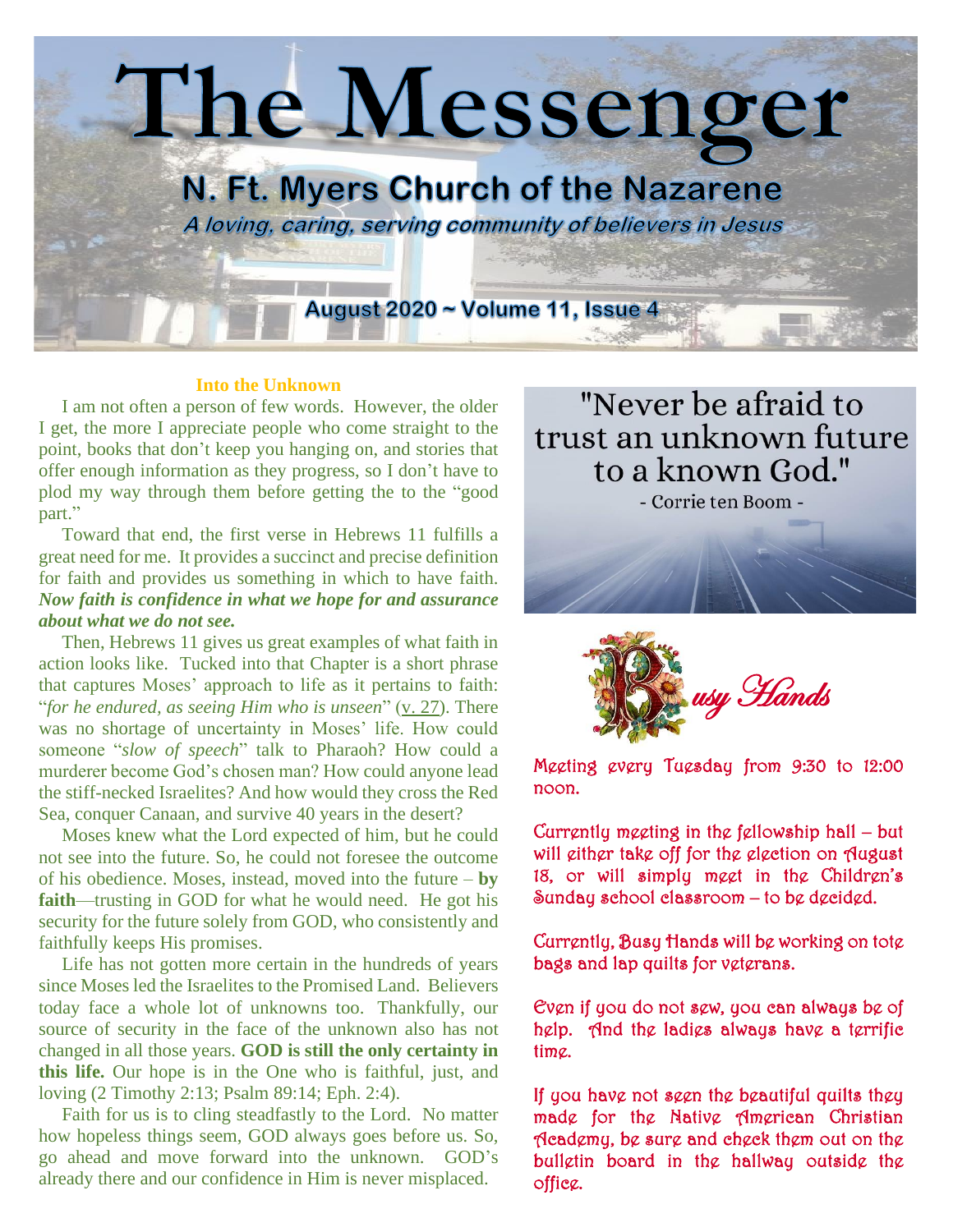### **A Prayer as we Return to School**

Lord,

We have prayed for Your wisdom and direction for those in authority that the right decision would be made with regards to sending our children to school in the midst of the Coronavirus outbreak. The decision has been made for the children to return to school on August 31, so we now turn to You for the help that is so desperately needed.

First, we acknowledge You as Almighty GOD, our Maker and Defender, Protector and Shield, Wisdom and Guide.

Next, we cry out to You for Your mighty Hand of protection and defense to surround our children, teachers, administrators, schools, and classrooms. Will you please watch over each child with a special eye to their health, wellbeing, and protection? We know each one has been specially gifted for this world and for the influence they are to have on it. Will you please open the eyes of their teachers to be able to see their uniqueness and the blessings they bring to this world? Please fill each student and each teacher with a renewed and fresh enthusiasm for learning after such a long time away from the classroom. Cover each one and surround them with Your incredible, enduring love and grace, and enable them to reach new and unexpected heights of achievement and growth as people of character and integrity.

Help each child and each teacher to persevere through whatever trials may come their way. Let there be a spirit of obedience within each child, and a spirit of understanding and compassion within each teacher, and may each school be so filled with the Holy Presence of GOD Almighty that a hunger would be born in the heart of every unbeliever and a renewed hunger in the heart of those who believe in Jesus as Savior. Please place a spirit of servanthood and excellence within the heart of each teacher, that they would find joy and delight in their profession, and that they would serve in the classroom as a united front, seeking the one goal of glorifying Christ through excellence in training, teaching, guiding and discipline.

We humbly ask that you enter into each and every household where one of these precious one's lives. Through the power of the blood of Jesus, and by the word of our testimony, would you systematically remove the evil influences in each home? Please open the eyes of each and every person raising a child in this day, and bring a spirit of understanding to each one, that they would fully grasp the enormous responsibility they carry to raise responsible, loving, gentle, honest, principled, moral, ethical, kind people. Please send a spirit of Godliness into each home, school and classroom, that we would see a genuine and renewed fervor for serving You within each place.

We pray for a spirit of wisdom and supernatural understanding for each principal and administrator of each and every school. We ask the same for each and every school board member.

Please help our children to withstand peer pressure and those that would attempt to influence them toward evil. Give them the strength and wisdom to make wise decisions that will be pleasing to You. Surround them with positive influences and role models and help them to strive to be the same. Father, please keep our children innocent of those evil and corrupting influences that would introduce them to drugs, illicit materials, sex, or any other demonic or corrupting content.

Lord, please introduce a spirit of Christlike unity and peace into our children's lives. May they hunger for it, become purveyors of it and may they strive to be people who live with a desire to see it manifest itself in others. Please remove the influence of the enemy over our schools and our children, weed out and remove those who would have evil or insidious motives, and infiltrate our places of education with the Spirit of GOD and the influence of GOD. Please take away the spirits of fear and suspicion, anxiety and dread, and may we see a renewed sense of hope and enthusiasm for learning and discipline take their place.

We trust you fully, Lord, to hear and answer our prayers and to be the Ruler of this world within the schools of our land. So, we make all these requests in the Holy and Righteous Name of our Lord, and Your Son, Jesus. **We encourage you to print this out or cut it out and put it in a place where you can pray it regularly.**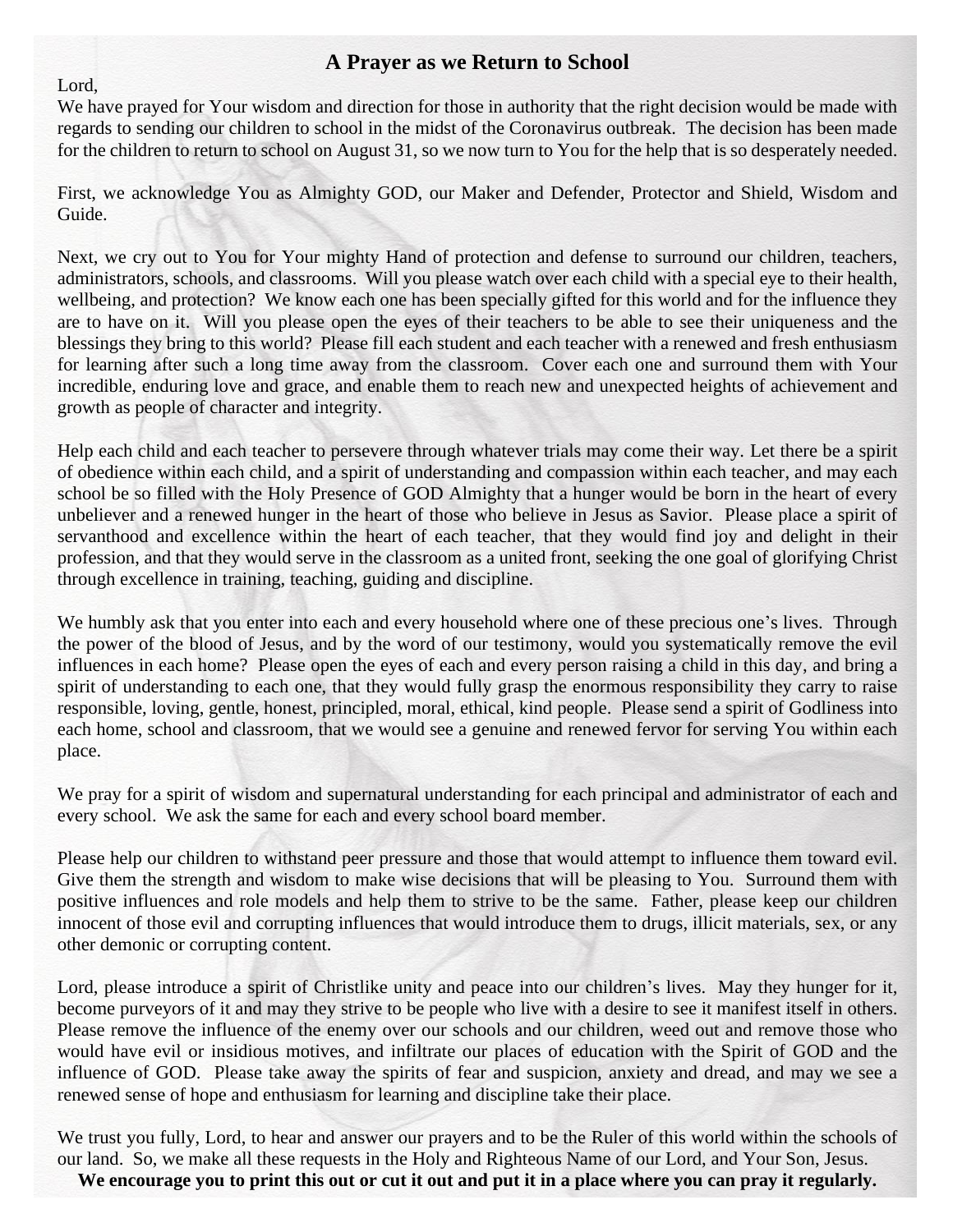## **August Calendar**

- 9 Back to School Sunday
- 13 Church Board Meeting
- 18 Primary Election
- 31 First Day Back to School Lee County

He's got the whole worldin His hands

 Join us for our Wednesday night devotional at 6:00 P.M. on Facebook live-streaming.

 Arnold Burris will continue to offer a Bible study at 6 P.M. Tuesdays and Pastor Becky will continue to bring a Bible study at 7 P.M. on Thursdays on their personal FB pages.

 If you cannot tune in at those times, you may watch the recorded Bible studies later. **Facebook Page:** North Fort Myers Church of the Nazarene **Website**: nfmnazarene.com

## **August Birthdays & Anniversaries**

- 1 Bettie Coolie
- 17 Doug & Karen Haiflich
- 20 Susie Lorenson
- 21 Ronnie Kiser
- 24 Janet Heath
- 27 Pat Abrams
- 30 Jerry & Martha Pickett
- 31 Sam Kuster



Phoebe Barr **Dominic Tannoia** John Davis Chaplow Family

# **Prayer Needs:**

Doug Keuther **Patrick Lindsey** Betty Coolie Ben Bergman June Carsey **Rich Harris** Amanda Blackburn Anna Marie Anderson Libby & Craig Smith Elis Lodge Pastor Tim Taylor Pastor Jim Spear Laurel Chapman Judi Predko's family Eileen Massett Mark & Lisa Koch Ernie Rybold Paul Jones Betty Predko Tom Blakeman Sheryl Colie & Family Tim Dillehay Dorothy Chapman Paul & Grace Boling Lynn Kent Marlene Ryan Joseph Groves Lorraine Jungles Mark & Kim Barr Louis Perez The Monroe Family Dave Peck Kenny & Gail Goodman Phyllis Obney Regina Williams Allice Daugherty Children & Teen Depts. Eileen Jennings Kitty Baxter Our District Family A Youth Pastor Unsaved Loved Ones Those affected negatively by the Corona Virus

**SCHOOL PAL PAKS** – Although we are not holding a VBS in 2020, we still want to help children returning to school with supplies. We are excited to be joining forces with Hogbody's Restaurant in distributing the Paks, so we will still be able to reach our community in the Name of Jesus. If you would like to help, please place the listed supplies in a 1-gallon zip-loc bag and turn them into the church office by August 23. If you would rather help by donating the cost of the supplies, each pak costs approximately \$15. Just mark the funds "Pal Paks" and place the donation in one of the provided buckets on Sunday morning, or send the money to the church. Thank you for your help in this wonderful outreach.

**\*\* 2 composition notebooks, no larger than 9"x 7" \*\* 1 package of 10-12 #2 pencils**

- **\*\* 1 package of 10-12 black pens \*\* 2 pink erasers, 2-3" long**
- **\*\* 2 - 6" or 12" rulers (with metric) \*\* 1 package of 12-15 colored pencils**
- **\*\* 1 pair of blunt-nosed scissors \*\* 1 hand-held pencil sharpener \*\***